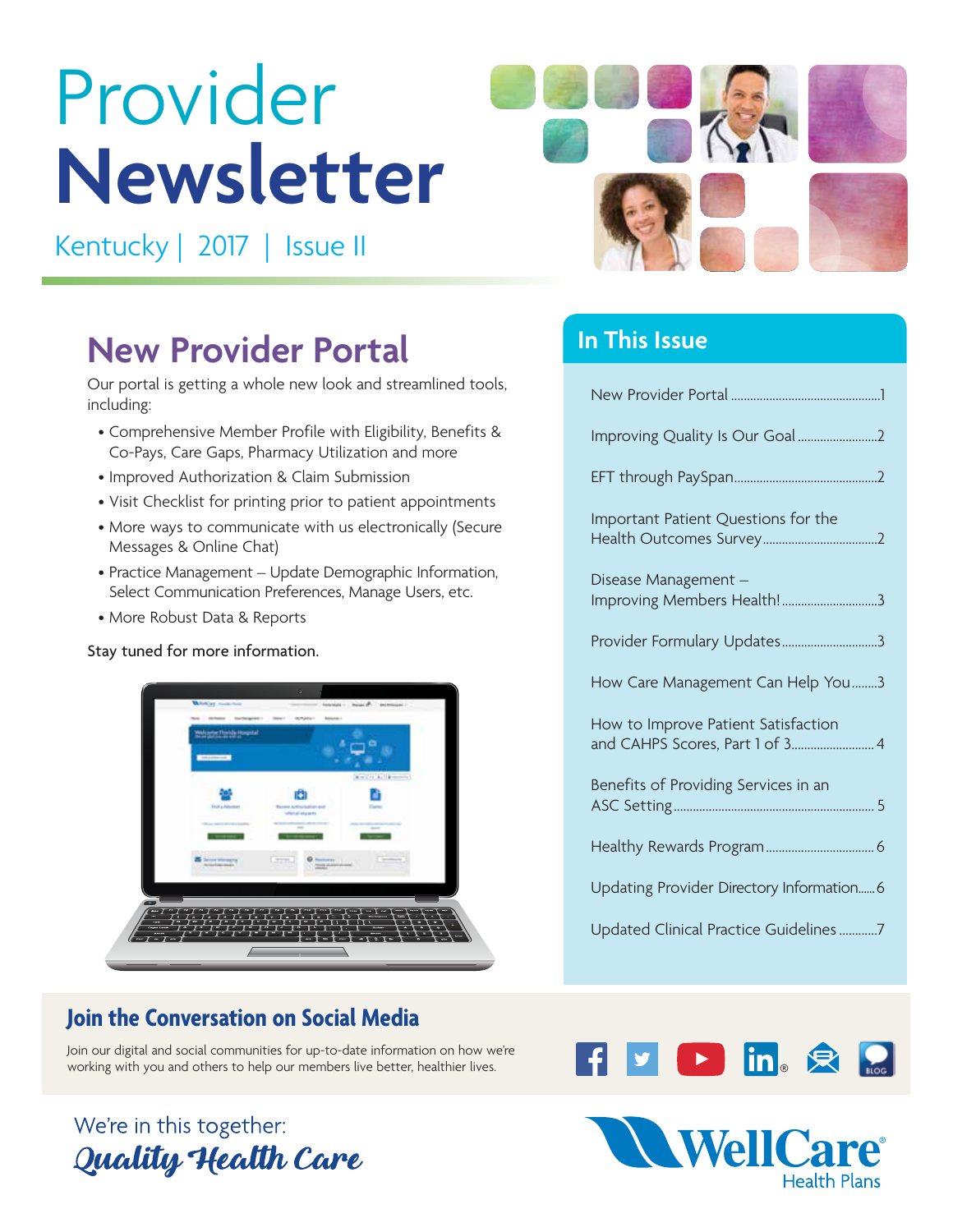# **Improving Quality Is Our Goal**

Our Quality Improvement (QI) Program is dedicated to finding ways to help deliver better care and services to our members, in collaboration with our providers.

## Some 2016 Program Goals We Accomplished Include:

- Ensured members' health care needs were met through an expanded, coordinated effort with you, our providers.
- Responded to feedback from you and our members, and implemented improvements to our services.
- Continued to review and update our guidelines providing a safe and healthy environment for member care.

## Our Goals For 2017 Include:

- Continuing to increase collaborative partnerships to ensure your voices/ perspectives are heard and you have a meaningful role in shaping WellCare's delivery model.
- Continuing to enhance the quality of services provided in the areas of claims processing and prior authorization.
- Continuing to improve the health and quality of life of our members through collaborative improvement in the provision of quality of services.

# **EFT through PaySpan**

Five reasons to sign up today for EFT:

- No interrupting your busy schedule to deposit a check.
- No waiting in line at the bank.
- No lost, stolen, or stale-dated checks.
- YOU control your banking information.
- Immediate availability of funds NO bank holds!

Setup is easy and takes about five minutes to complete. Please visit www.payspanhealth.com/nps or call your Provider Relations representative or PaySpan (1-877-331-7154) with any questions.

We will only deposit into your account, NOT take payments out.

# **Important Patient Questions for the Health Outcomes Survey**

## **Quality care starts with a conversation!**

## How Active Are You?

- 7 out of 10 adults age 20 and over are overweight.
- If you want your patients healthy and happy physical activity is key! Even doing daily household chores can help them burn more than 2,000 calories a week.
- Take a minute to tell your patients about ways they can get moving, shed pounds and feel better!

## Is Your Bladder Controlling Your Life?

- Let them know they're not alone. More than half of all American seniors suffer from bladder conditions.
- Ask if your patient's bladder is affecting daily routine or sleep.
- Your patients may be shy remind them that this is common!

## How Are You Feeling Compared to a Year Ago?

- More than 70% of Americans are under constant stress and anxiety!
- 7 out of 10 adults in the United States are diagnosed with a chronic disease.
- If your patients do not feel better than they did a year ago, it could indicate that they need your help. Ask how they're feeling – it could be the key to better health outcomes.

## Losing Balance? Have You Fallen Recently?

- Falls are the leading cause of death from injury among people 65 and older.
- 1 in 4 seniors fall each year, but less than half tell their doctor! Ask if your patient has fallen and let him/her know how to prevent it.
- Let your patients know they can reduce their risk by taking supplements, doing strength and balance exercises, having their eyes checked and making their homes safer. Perform the 30-second chair stand test on patients who are at risk of falling.

#### *Sources:*

*www.cdc.gov/nchs/fastats/obesity-overweight.htm*

*www.dailymail.co.uk/femail/article-3440437/Doing-household-choresburns-2-000-calories-week.html*

*www.cbsnews.com/news/the-biggest-cause-of-stress-in-america-today/*

*consumer.healthday.com/senior-citizen-information-31/misc-agingnews-10/over-half-of-seniors-plagued-by-incontinence-cdc-689153.html*

*shellpoint.org/blog/2012/08/13/10-shocking-statistics-about-elderly-falls/ www.cdc.gov/homeandrecreationalsafety/falls/adultfalls.html*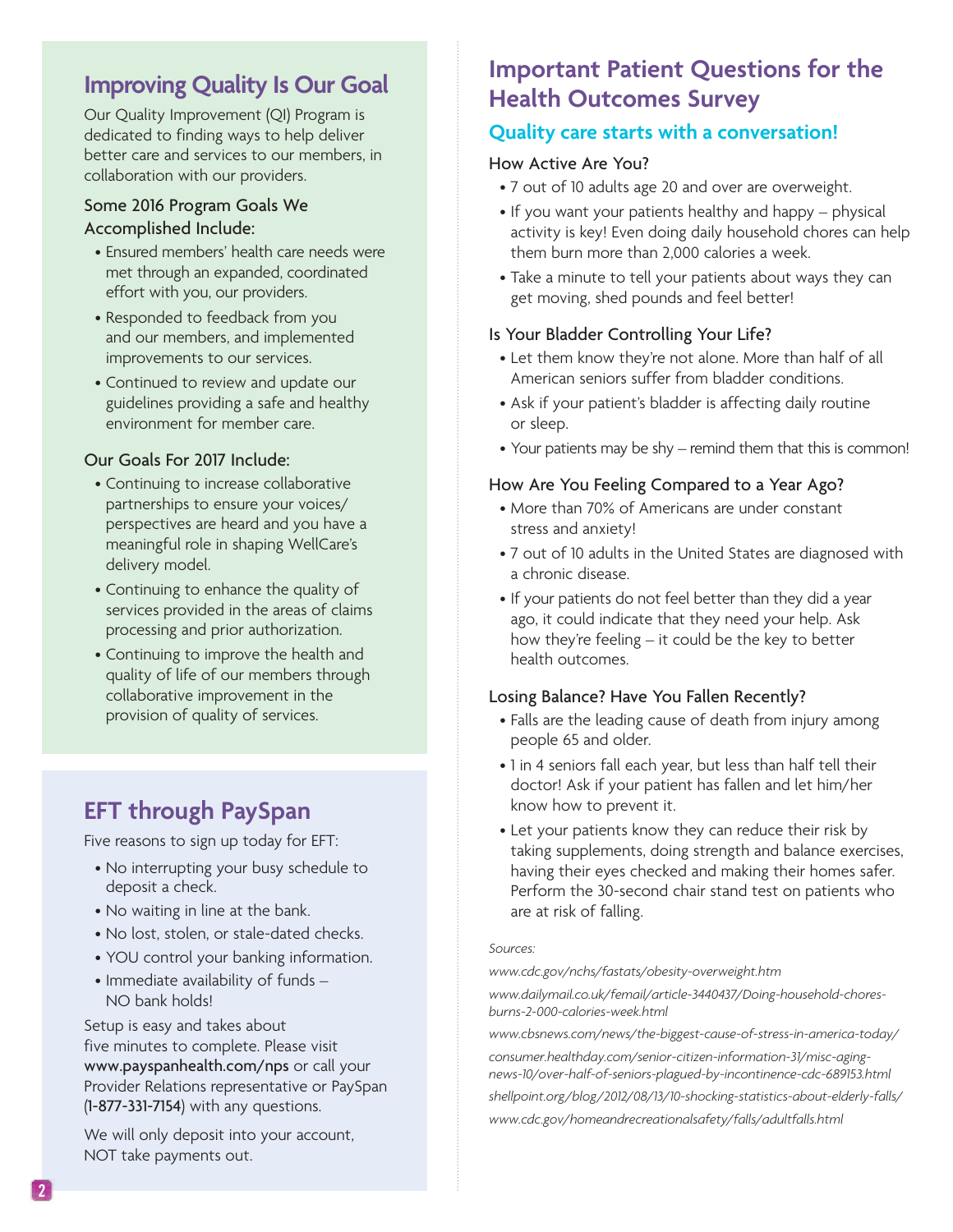## **3**

# **Disease Management – Improving Members Health!**

Disease Management is a free, voluntary program that assists members with specific chronic conditions. Members are assigned a Disease Nurse Manager who can help the member with:

- Education and understanding of their specific condition
- Identification of adherence barriers and ways to overcome them
- Individualized life modifications suggestions to improve daily life
- Self-management of their condition to improve their health outcomes
- Motivational coaching for encouragement with the struggles along the way
- Improved communication with their Primary Care Provider and health care team

• Obesity • Smoking

Disease Management can assist your members with the following conditions:

• Asthma

- Diabetes
- Congestive Heart Failure (CHF)
- Coronary Artery Disease (CAD) • Heart disease
- Hypertension

For more information, or to refer a member to Disease Management, please call us at 1-877-393-3090, (TTY: 1-877-247-6272) Monday–Friday, 8 a.m. to 5 p.m.

# **Provider Formulary Updates**

## Medicaid:

The WellCare Medicaid Preferred Drug List (PDL) has been updated. Visit www.wellcare.com/Kentucky/Providers/Medicaid/Pharmacy to view the current PDL and any pharmacy updates.

You can also refer to the Provider Manual available at www.wellcare.com/Kentucky/Providers/Medicaid to view more information regarding WellCare's pharmacy Utilization Management (UM) policies and procedures.

## Medicare:

The Medicare Formulary has been updated. Find the most up-to-date complete formulary at www.wellcare.com/Kentucky/Providers/ Medicare/Pharmacy.

You can also refer to the Provider Manual available at www.wellcare.com/Kentucky/Providers/Medicare to view more information regarding WellCare's pharmacy UM policies and procedures.





We offer non-benefit resources such as help with food, rent and utilities.



# **How Care Management Can Help You**

Care Management helps members with special needs. It pairs a member with a care manager. The care manager is a Registered Nurse (RN) or Licensed Clinical Social Worker (LCSW) who can help the member with issues such as:

- Complex medical needs
- Solid organ and tissue transplants
- Children with special health care needs
- Lead poisoning

We're here to help you! For more information about Care Management, or to refer a member to the program, please call us at 1-866-635-7045. This no-cost program gives access to an RN or LCSW Monday–Friday from 8 a.m. to 5 p.m.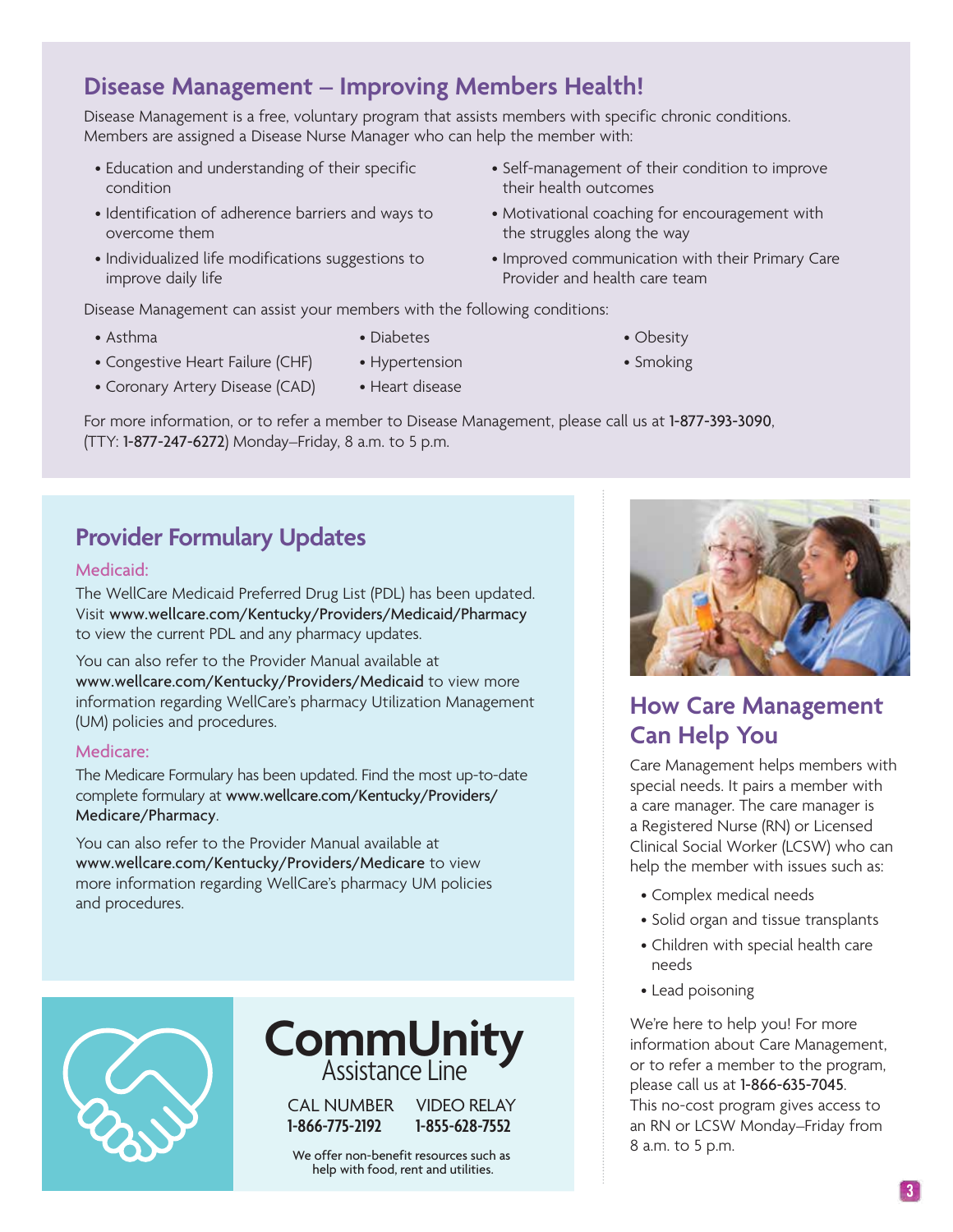# **How to Improve Patient Satisfaction and CAHPS Scores, Part 1 of 3 What is the CAHPS?**

The Consumer Assessment of Healthcare Providers and Systems (CAHPS®) survey asks patients to evaluate their health care experiences. WellCare conducts an annual CAHPS survey, which asks members to rate experiences with their health care providers and plans. As a WellCare provider, you can provide a positive experience on key aspects of their care; we've provided some examples of best practice tips to help with each section.

| <b>Know What You Are</b><br><b>Being Rated On</b> | <b>What This Means:</b>                                                                                                                                                                                                                                                                                                                                                  | <b>Tips to Increase Patient Satisfaction:</b>                                                                                                                                                                                                                                                                                                                                                                                                                                            |
|---------------------------------------------------|--------------------------------------------------------------------------------------------------------------------------------------------------------------------------------------------------------------------------------------------------------------------------------------------------------------------------------------------------------------------------|------------------------------------------------------------------------------------------------------------------------------------------------------------------------------------------------------------------------------------------------------------------------------------------------------------------------------------------------------------------------------------------------------------------------------------------------------------------------------------------|
| <b>Getting Needed Care</b>                        | • Ease of getting care, tests, or<br>treatment needed<br>• Obtained appointment with<br>specialist as soon as needed                                                                                                                                                                                                                                                     | • Help patients by coordinating care<br>for tests or treatments, and schedule<br>specialists appointments, or advise<br>when additional care is needed to<br>allow time to obtain appointments.                                                                                                                                                                                                                                                                                          |
| <b>Getting Care Quickly</b>                       | • Obtained needed care right away<br>• Obtained appointment for care as<br>soon as needed<br>• How often were you seen by the<br>provider within 15 minutes of your<br>appointment time?                                                                                                                                                                                 | • Educate your patients on how and<br>where to get care after office hours.<br>. Do you have on-call staff? Let your<br>patients know who they are.                                                                                                                                                                                                                                                                                                                                      |
| <b>How Well Doctors</b><br>Communicate            | • Doctor explained things in an<br>understandable way<br>• Doctor listened carefully<br>• Doctor showed respect<br>• Child's doctor spent enough time<br>with your child                                                                                                                                                                                                 | • The simple act of sitting down<br>while talking to patients can have<br>a profound effect.<br>• Ask your patients what is important<br>to them; this helps to increase their<br>satisfaction with your care.                                                                                                                                                                                                                                                                           |
| <b>Shared Decision</b><br>Making                  | • Doctor/health care provider<br>talked about reasons you<br>might want your child to take<br>a medicine<br>· Doctor/health care provider<br>talked about reasons you might<br>not want your child to take a<br>medicine<br>• Doctor/health care provider asked<br>you what you thought was best<br>for your child when starting or<br>stopping a prescription medicine. | • Use of office staff other than<br>physicians to distribute decision aids<br>could help more patients learn about<br>the medical decisions they are facing<br>or simply to address medications<br>• Decision making tools and quick<br>reference guide are available at:<br>www.ahrq.gov/professionals/<br>education/curriculum-tools/<br>shareddecisionmaking/tools/<br>index.html<br>• Ask your patients, "What should I<br>know about you that may not be<br>on your medical chart?" |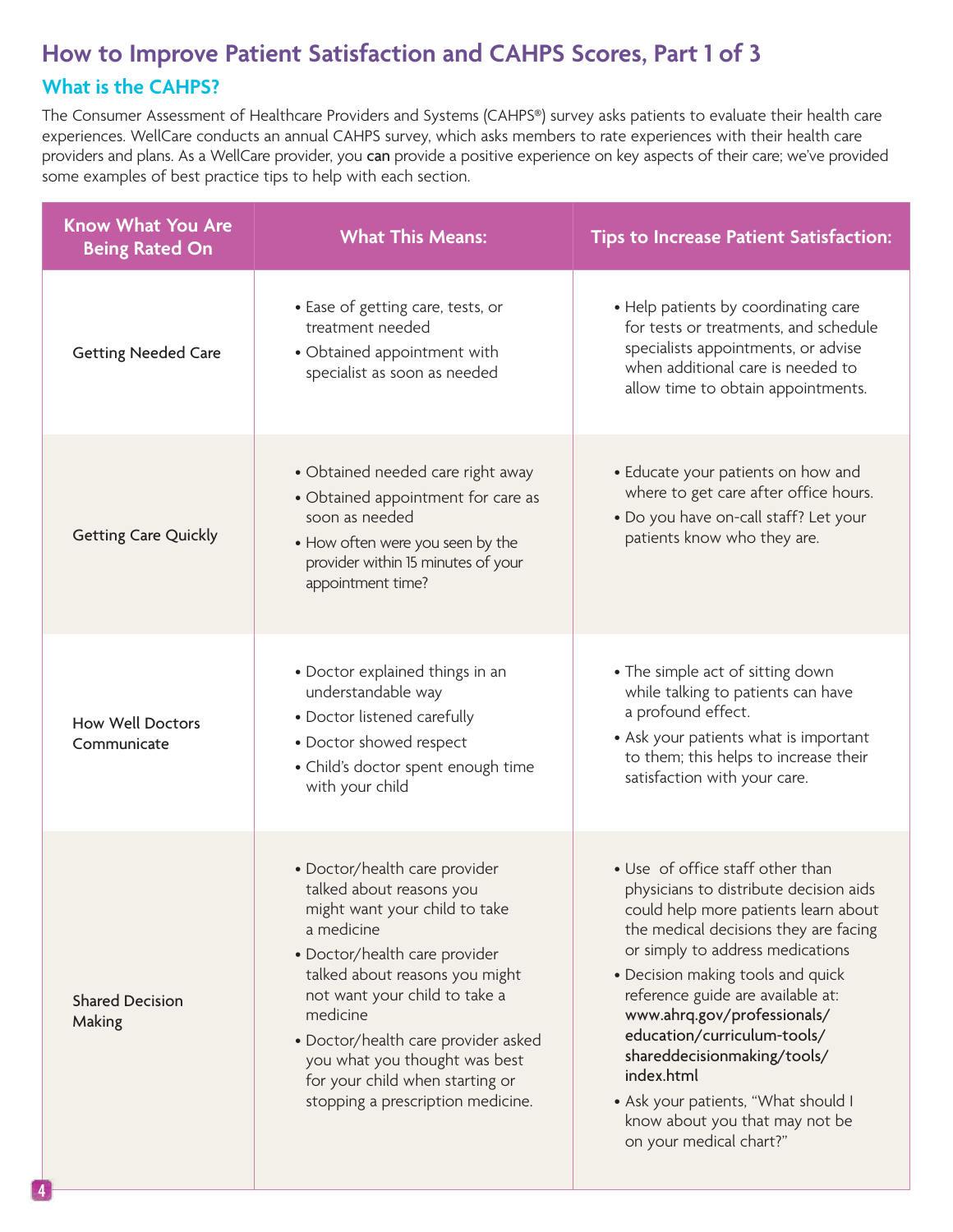| <b>Know What You Are</b><br><b>Being Rated On</b> | <b>What This Means:</b>                                                                                                                                                                         | <b>Tips to Increase Patient Satisfaction:</b>                                                                                    |
|---------------------------------------------------|-------------------------------------------------------------------------------------------------------------------------------------------------------------------------------------------------|----------------------------------------------------------------------------------------------------------------------------------|
| Coordination of Care                              | • In the last 6 months, did your<br>personal doctor seem informed and<br>up-to-date about the care you got<br>from other health providers?                                                      | • Your office staff should offer to help<br>your patients schedule and coordinate<br>care between providers.                     |
| Rating of Personal<br>Doctor                      | • Using any number from 0 to 10,<br>where 0 is the worst personal doctor<br>possible and 10 is the best personal<br>doctor possible, what number would<br>you use to rate your personal doctor? | • Studies have shown that patients feel<br>better about their doctor when they ask<br>their patients, "What's important to you?" |
| Rating of Specialist                              | • Using any number from 0 to 10,<br>where 0 is the worst specialist<br>possible and 10 is the best specialist<br>possible, what number would you<br>use to rate that specialist?                | • Help your members value their visit to<br>the specialists, be informed of their<br>visit and their advice.                     |

Make sure both you and your medical team know the questions your practice is being rated on. Knowledge is power.

For more information and research on ways to improve patient satisfaction, see "Flipping Health Care: From 'What's the Matter' to 'What Matters to You?'" You can access the article and video at the websites below.

*Sources and References:* 

*www.ihi.org/Topics/WhatMatters/Pages/default.aspx Christina Gunther-Murphy-What Matters Office Practice Setting IHI www.ihi.org/resources/Pages/AudioandVideo/WIHIWhatMatters.aspx*

*2016 Consumer Assessment of Healthcare Providers and Systems (CAHPS) Survey*

# **Benefits of Providing Services in an ASC Setting**

Operating in an Ambulatory Surgery Center (ASC) setting (Place of Service 24), rather than an outpatient hospital setting (Place of Service 22), may be beneficial to patients, providers and payers. Benefits of providing services in an ASC setting may include:

- A more relaxed, less stressful and lower cost environment
- Provider autonomy over work environment and quality of care
- Increased provider control over surgical practices
- Provider specialties tailored to the specific needs of patients
- Raised standards in patient satisfaction, safety, quality and cost management
- Additional hospital operating room time reserved for more complex procedures
- Comparable patient satisfaction
- Quality of care as the hallmark of the ASC model

Providers are encouraged to provide services in an ASC setting (Place of Service 24) when deemed appropriate. Please contact your local Provider Relations representative for more information on ASCs in your area.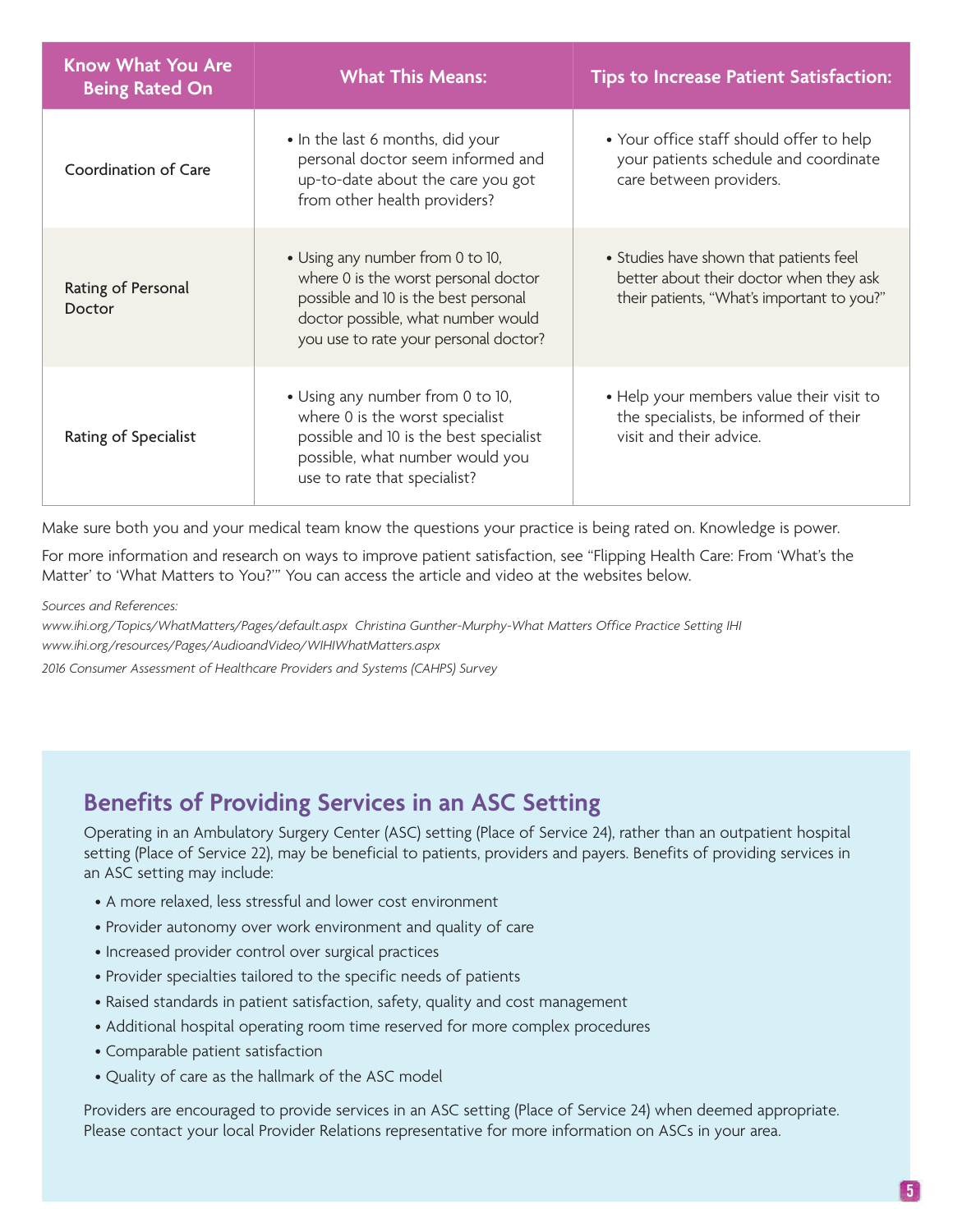# **Healthy Rewards Program**

The Healthy Rewards Program rewards members for taking small steps that will help them live healthy lives. For simple tasks like completing prenatal visits, preventive dental visits and certain health checkups, members can earn rewards that are placed on a reloadable debit card or a gift card. Members can use these cards at a variety of locations to purchase healthy items they use every day. The more services members complete, the more they can earn.

Now is a good time to remind your patients to take advantage of this program and their dental benefits by scheduling a dental visit. Providers can also encourage their patients to participate in the Healthy Rewards Program by signing and including their provider ID on applicable activity reports.

For more information on WellCare's Healthy Rewards Program, please contact your Provider Relations representative or call one of the Provider Services phone numbers at the end of this newsletter.



# **Updating Provider Directory Information**

We rely on our provider network to advise us of demographic changes so we can keep our information current.

To ensure our members and Provider Relations staff have up-to-date provider information, please give us advance notice of changes you make to your office phone number, office address or panel status (open/closed). Thirty-day advance notice is recommended.

## **New Phone Number, Office Address or Change in Panel Status:**

## Medicaid

Send a letter on your letterhead with the updated information to KY\_ProviderCorrection@wellcare.com.

Please include contact information if we need to follow up on the update with you.

## Medicare

#### Call 1-855-538-0454

Thank you for helping us maintain up-to-date directory information for your practice.

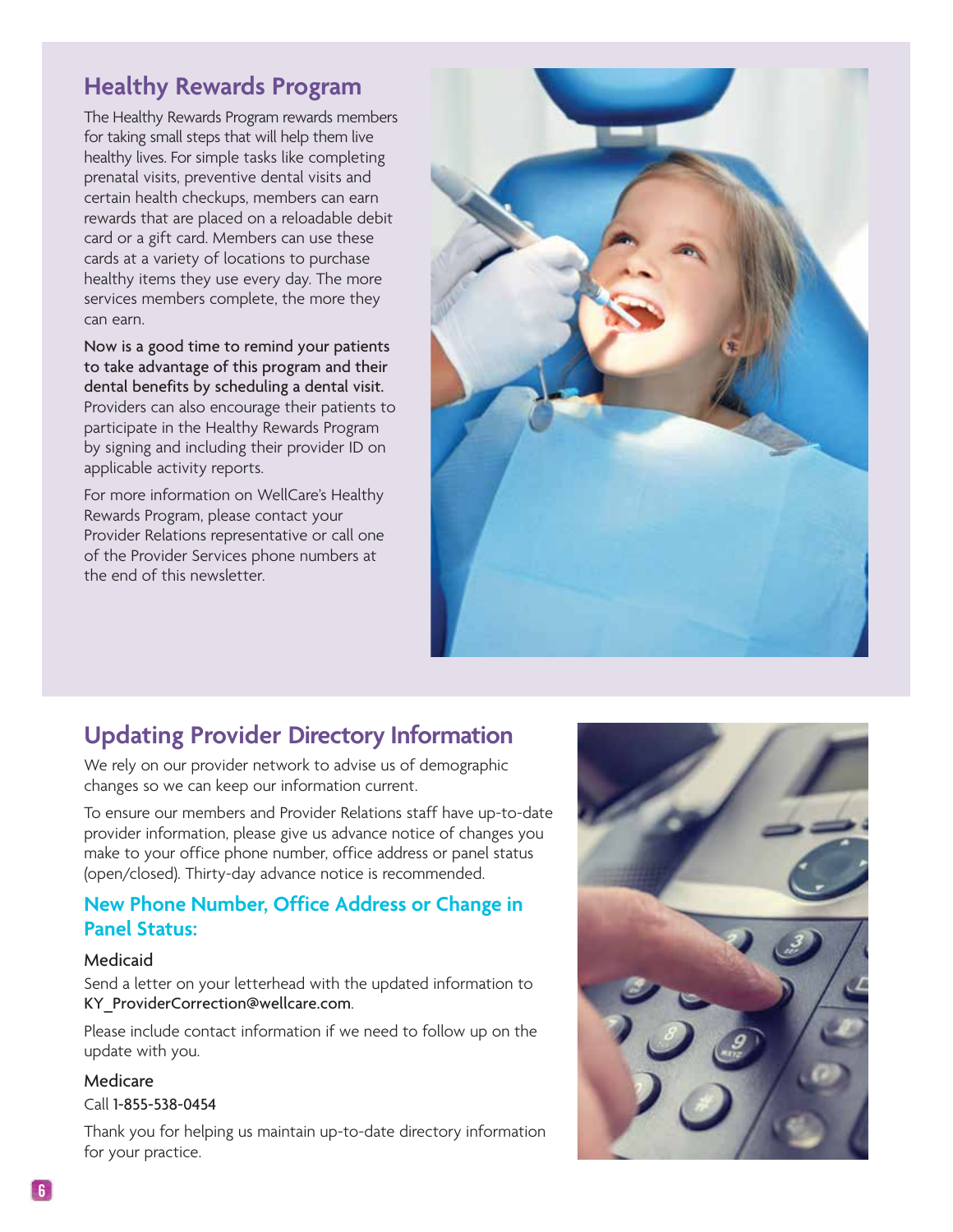

# **Updated Clinical Practice Guidelines**

Clinical Practice Guidelines (CPGs) are best practice recommendations based on available clinical outcomes and scientific evidence. They also reference evidence-based standards to ensure that the guidelines contain the highest level of research and scientific content. CPGs are also used to guide efforts to improve the quality of care in our membership. CPGs on the following topics have been updated and published to the Provider website:

- Acute Kidney Injury: HS-1069\*
- Adult Preventive Health: HS-1018
- Asthma: HS-1001
- Behavioral Health Screening in Primary Care Settings: HS-1036\*
- Bipolar Disorder: HS-1017
- Cardiovascular Disease: HS-1002
- Chronic Kidney Disease: HS-1006
- Congestive Heart Failure: HS-1003
- COPD: HS-1007
- Diabetes in Adults: HS-1009
- Diabetes in Children: HS-1004
- Epilepsy: HS-1070\*
- HIV Screening: HS-1024
- Hypertension: HS-1010
- Managing Infections: HS-1037\*
- Pediatric Preventive Health: HS-1019
- Persons with Serious Mental Illness and Medical Comorbidities: HS-1044
- Pneumonia: HS-1062\*
- Post-Partum: HS-1030
- Preconception and Inter-pregnancy: HS-1028
- Pregnancy: HS-1029
- Psychotropic Drug Use in Children: HS-1047\*
- Schizophrenia: HS-1026
- Sickle Cell Anemia: HS-1038
- Substance Use Disorders: HS-1031
- Substance Use Disorders in High Risk Pregnancy: HS-1041
- Tobacco Cessation: HS-1035

 *\* New*

To access other CPGs related to Behavioral, Chronic, and Preventive Health, visit www.wellcare.com/Kentucky/Providers.